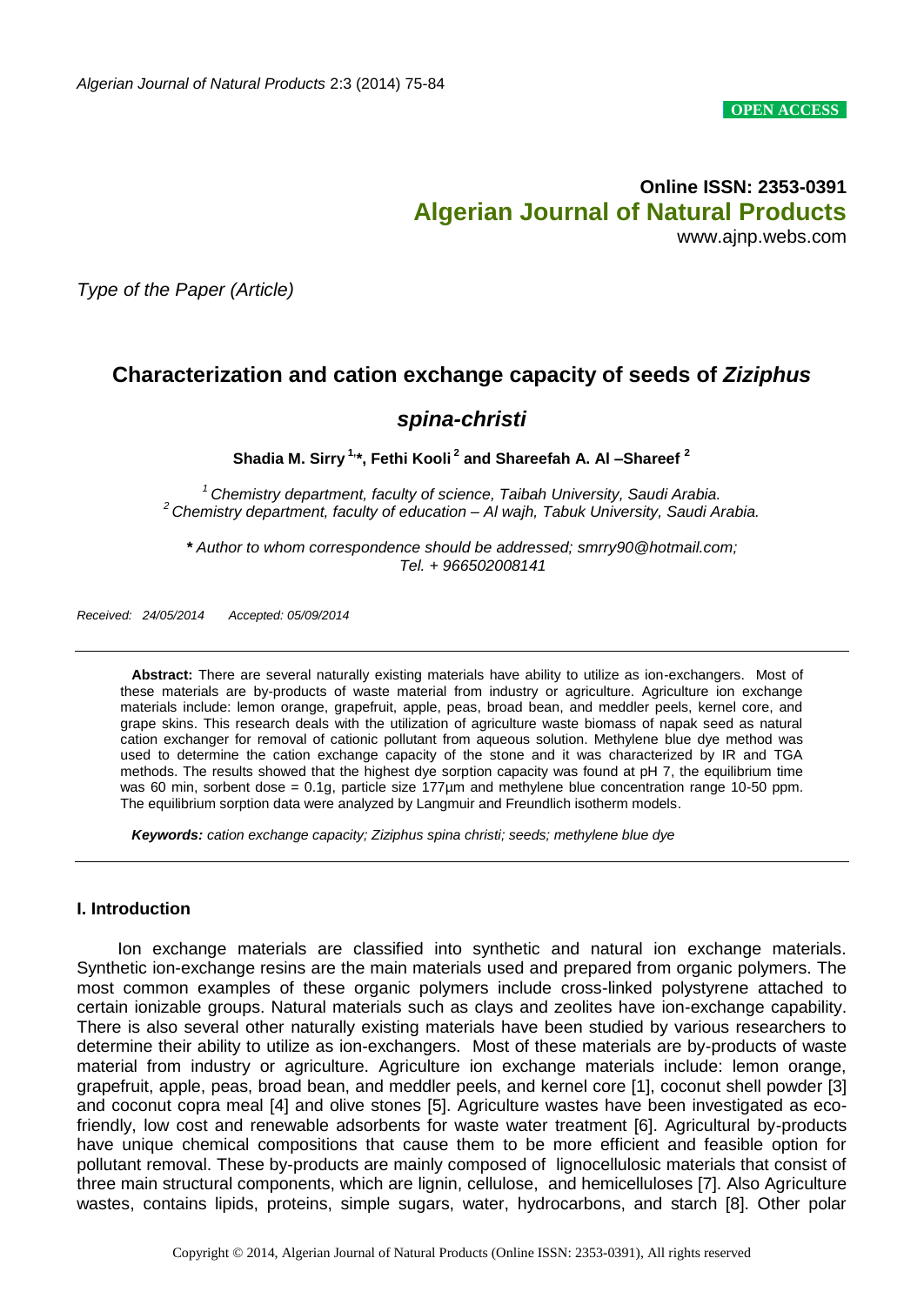functional groups of lignin may be also included, such as alcohols, aldehydes, ketones, carboxylic, phenolic, and other groups [4]. Sidr plant (Z*iziphus spina-christi*, family Rhamnaceae) is a plant that grows in Saudi Arabia since it prefer coastal, desert, and semi-desert areas. The fruit of this tree is called Nabak. The seeds of *Zizyphus spina-christi* contains 4.46 % of Moisture, 1.55 % Ash , 7.18 % protein, and 31.8 % fiber, as it contains also a small percentage of fat around 4.25 % and moderate amount of carbohydrates 54.86 % include sucrose, fructose and glucose [9].

The aim of this work is to study the surface characterization of nabak seed (NS) and feasibility of using as natural cation exchange resin. Cation exchange capacity (CEC) is used to described the capacity of a sorbent to exchange cations where negative charge of material is balanced with an index - cation. Then CEC can be determined by measuring the difference between the initial and the remaining content of the index-cation [10]. Cation exchange capacity can be determined by several methods. These method include exchange of the cations by using different types of cations such as methylene blue, K(I), Na(I), Ba(II), ammonium cation, Co(III) hexamine complex, Ag(I) thiourea complex and Cu(II) ethylendiamine complex. Also there is indirect way to determine the cation exchange capacity of the exchanger by exchange with organic cations such as alkyl ammonium [11]. Methylene blue dye is a cationic dye that becomes popular for determining cation exchange capacity due to its easily application, no need special equipment, and it gives accurate results [12].

# **II. Experimental Section**

## **II.1 Apparatus:**

 A grinding machine, pH meter (eco Testr pH ), a shaker device (GFL), UV-VIS Double Beam Spectrophotometer (GBC cintra 6),TGA device (SDT 600), IR spectrometer (FTIR-84005 SHIMADZU), sensitive balance (Mettler Toledo), centrifuge device (heraeus sepatech labofuge 200).

#### **II.2. Materials:**

 Methylene Blue (MB) was purchased from BDH chamicals Ltd pool England. The chemical formula and molecular weights for MB 41 are  $C_{16}$  H1<sub>8</sub> N<sub>3</sub> S Cl, 319.85 g/mol and the chemical structure of MB is shown in Fig 1.



*Figure 1: Chemical structure of Methylene Blue*

The maximum wave length  $\lambda_{\text{max}}$  of methylene blue dye is 665. Stock solutions MB dye, NaOH and HCl were prepared by dissolving appropriate weight in distilled water and the experimental solutions of the desired concentration were obtained by dilution. The pH of solutions was adjusted with diluted NaOH and HCl using pH meter.

## **II.3. Preparation of Napak Seeds:**

Napak seeds (NS) were collected from Al Madinah Al Monawarah and washed by distilled water to remove dust, water soluble material and other impurities. They were washed and dried for 2 day in the air then grinded by domestic grinder and sieved to obtain particle size 177, 250, 841, 2000 microns then stored in glass bottle in a desiccator for further use.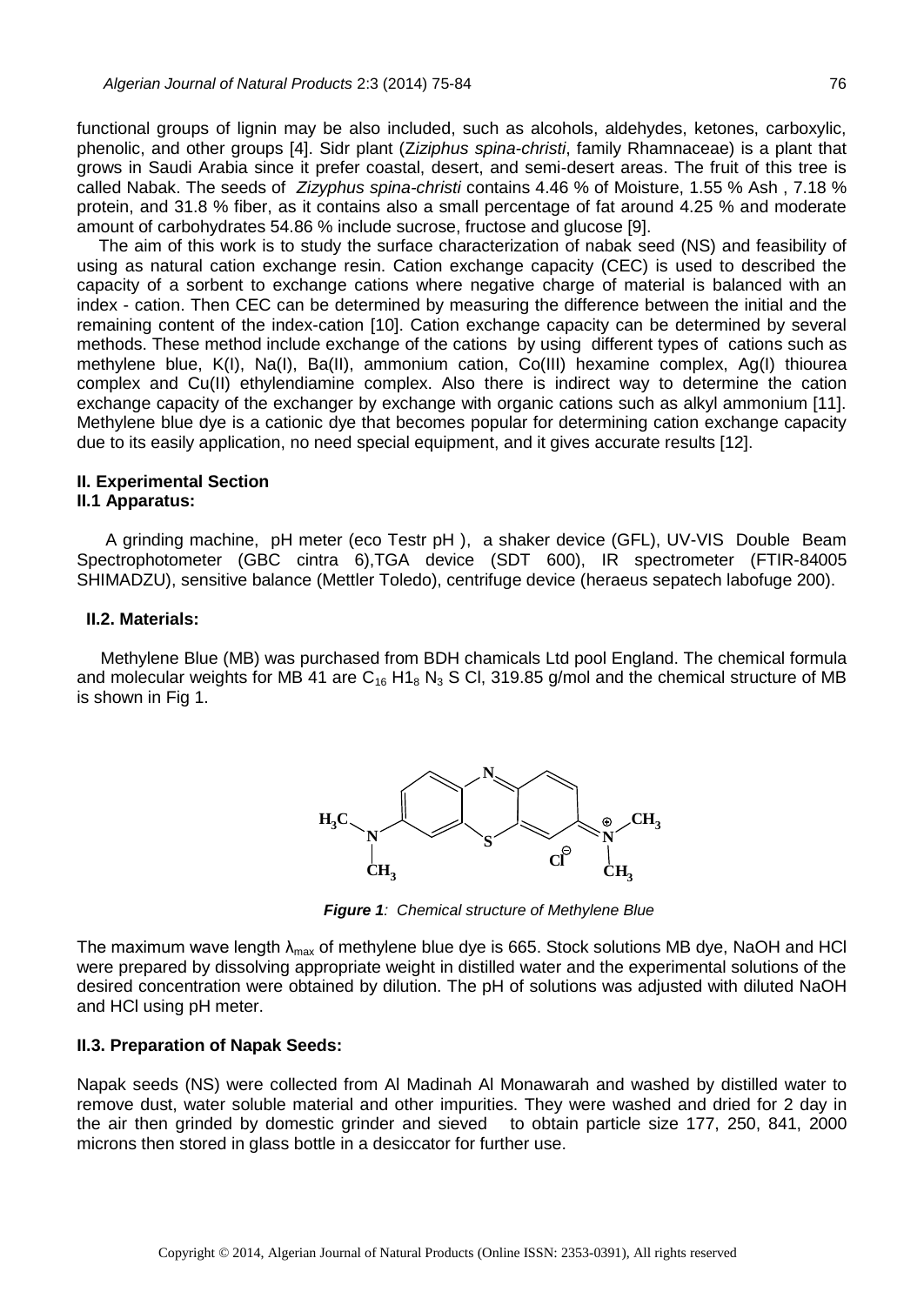The pH of basic dyes (MB) solutions was adjusted from 4 to 9 by using 0.05 M HCl or NaOH solution. 50 ml of MB dye solution of 20 mg.L<sup>-1</sup> were shaken with 0.1 g of sorbent (NS) for equilibrium time then the adsorption mixture was centrifuged to separate the seeds from the solutions and the filtrates are analyzed for determine the remain concentration of dyes by UV-Visible In order to characterize the other optimum sorption conditions, experiments were performed varying the following experimental parameters: biosorbent dosage (01- 0.5 g), particle size (177, 250, 841 and 2000 microns), initial dye concentration (10–50 mg  $L^{-1}$ ) and time range (15–180 min).

#### **III. Results and Discussion** III.1. **Surface Characterization** III.1.1. **IR analysis**

IR analysis of NS was done to predict the functional groups that found in it. FTIR spectra for sorbent (Figure 2) show a number of absorption peaks, suggesting complex properties of the NS. The dominant peak at 3360 cm<sup>-1</sup> in NS is attributed to O-H or N-H stretching vibrations [13-15]. O-H group may be due to alcohol, phenol and carboxyl of lignin and cellulose and N-H group may be due to amide groups. The peak at 1738 cm<sup>-1</sup> is assigned to carbonyl C=O. The carbonyl groups present in protein and the acetyl ester groups of hemicelluloses [14, 16, 17]. The peaks at 1506 cm<sup>-1</sup> and 1419 cm−1, may be ascribed to C=C stretching of aromatic skeletal mode [26]. These peaks may also attribute to –C= O of amide group [10].The peak at 1371 cm−1 are due to C–H bending vibrations. The band at 1234 cm<sup>-1</sup> is due to the bending modes of O–C–H, C–C–H and C–O–H [14]. The peaks in the region 1200–950 cm−1 may represent C–O stretching vibrations .The absorption at 897 cm−1 for sidr stones are related to C–H rocking vibrations of cellulose. Consequently, the FTIR results indicate that the NS have different functional groups such as hydroxyl, carboxyl and carbonyl, and amid which may be potential biosorption sites for MB dye [14].



*Figure 2: IR analysis of raw Napak Seeds*

## *III.1.2. Thermogravemetric analysis of Napak Seeds*

Figure 3 shows the TGA and derivative thermogravimetric analysis (DTG) curves of NS. The experiments are performed under nitrogen atmosphere and heating rate of 10  $^{\circ}$ C.min<sup>-1</sup>. NS sample exhibited three mass looses. The first one of 5% was related to the loss of water molecules in the range of RT to 100  $^{\circ}$ C. The second mass loss in the range of 200 to 370  $^{\circ}$ C, was associated to the release of chemical bonded water, lignocellulosic materials (hemicellulose, cellulose) and proteins, and it reached about 60 %. The third mass loss of 35 % occurred at higher temperatures above  $400^{\circ}$ C, and associated to the decomposition of remaining cellulose and the lignin. Lignin peak is broad and low intensity. The mass loss which occurred in three steps, at temperature range from 200 $\degree$ C to 370 $\degree$ C, shows a maximum at 317 $\degree$ C [16-19].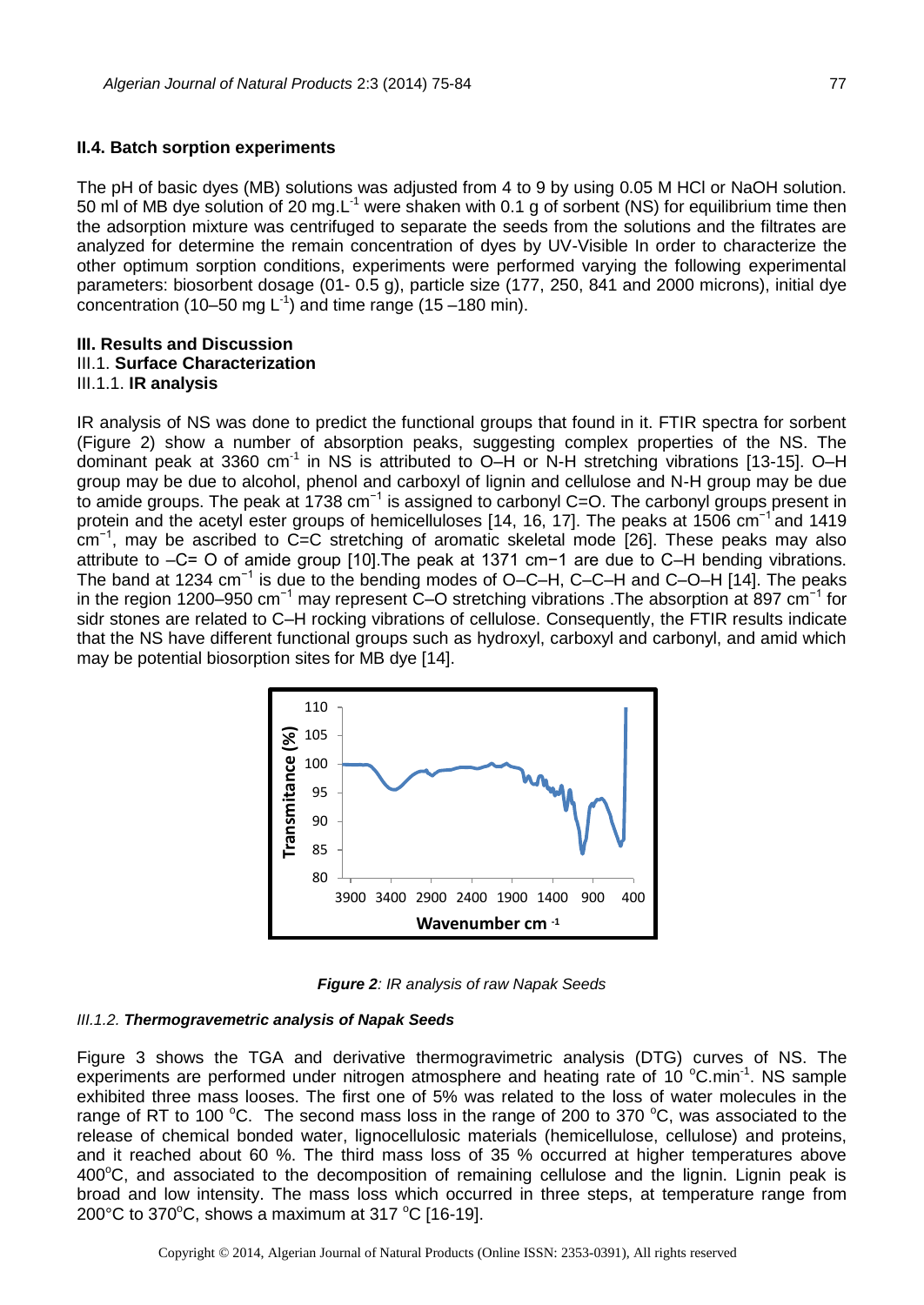

*Figure 3: Thermogravimetric analysis (TGA) and derivative thermogravimetric analysis (DTG) curves of Napak Seeds.* 

### **III.2. Cationic Dyes Uptake Capacities:**

A batch mode study was carried out to evaluate the uptake capacity of a cationic dye (Methylene Blue MB) from aqueous solution. Factors that affect the biosorption process such as operating parameters such as pH, sorbent dosage, sorbent size, time and initial dyes concentration were evaluated. The uptake capacity at equilibrium (qe, mg/g) was measured as follows:

$$
qe = \frac{(C_0 - C_e) \times V}{m} \tag{1}
$$

 $C_{o}$ ,  $C_{e}$  and m are the initial concentration, equilibrium concentration and mass of NS, respectively

#### *III.2.1. Effect of pH on uptake capacity of MB by NS.*

The pH factor is very important parameter on dye uptake by biosorbent. The pH influences on the surface charge of the sorbent, the dissociation of functional groups on the binding sites, the degree of ionization of the different pollutants and the structure of the dye molecule. The method of sorbate sorbent interaction depends on the pH of an aqueous medium by two ways:

- 1. The organic functional groups and unsaturated bonds of dyes alter their ionization potentials at different pH.
- 2. There are various functional groups on biosorbent surface, so the net charge on biosorbent is also pH dependent [20, 21].

 In this study, the initial concentration (20 ppm) of MB was shaken with certain amount of sidr stones (0.1g) size 250 microns at different pH value  $(4 - 9)$  for one hour. The results were depicted in Figure 4.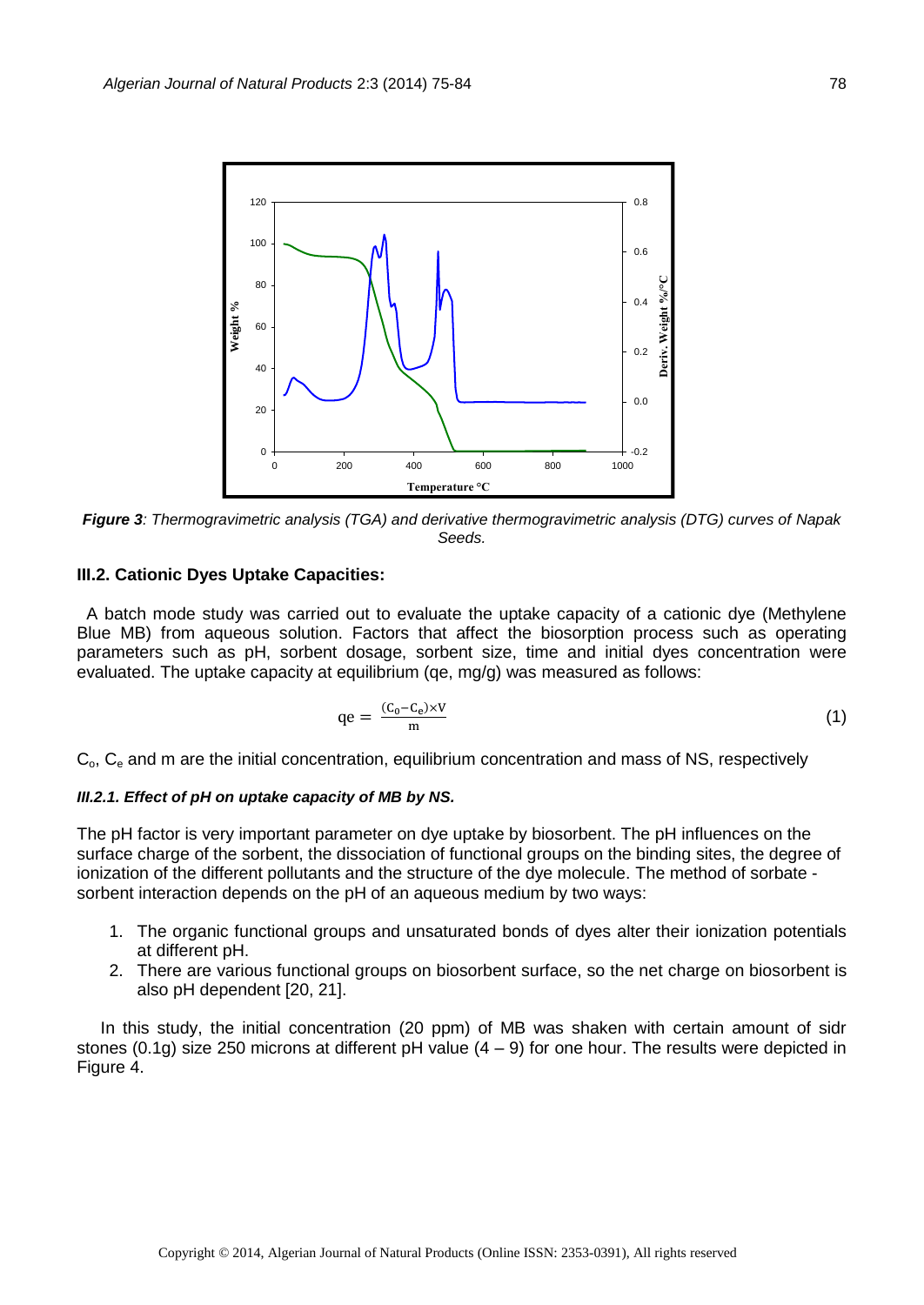

*Figure 4: Effect of pH on uptake capacity of MB by Napak Seeds*

It was shown that uptake capacity of MB on sidr stones increased slightly with increasing pH and reached a maximum level at the pH of 7.0, and uptake capacity did not change significantly up to pH 9. At low solution pH, the functional groups, on sidr stones are protonated so, the sorbents became more positively charged and the excess of H<sup>+</sup> ions would compete with cationic dye molecules for the sorption sites. The sorption capacity of the sidr stones decreased slightly at low solution pH and the deporotonated negatively charged surface of sorbents attract more cationic dye molecules. Therefore, the sorption capacity of the sorbents increased at higher pH value [21, 22].

#### *III.2.2 Effect of contact time* **on sorption capacity of** *Napak Seeds*

Batch tests were done at different contact time and initial concentration with fixed  $pH (pH = 7)$  and (0.1g) sorbent dose. The results of sorption capacity are given in Figure 5.



*Figure 5: Effect of contact time uptake capacity of MB by Napak Seeds*

From the results, the sorption capacity of dye increases with increase of contact time. The capacity was found to be rapid at the initial period and then becomes slow with increase in contact time. At low concentration of MB dye (10 ppm) the equilibrium time is 60 min and at high concentration (20 – 30 ppm) the equilibrium time is 90 min (Figure 5).The equilibrium time increases with increasing concentration of dye because at lower dye concentrations, the available sites in biosorbent are high thus, the dye species can easily find biosorbent sites. Reversibly at higher concentrations the available sites of biosorbent become fewer so it takes more time [23].

#### *III.2.3. Effect of particle size of Napak Seeds:*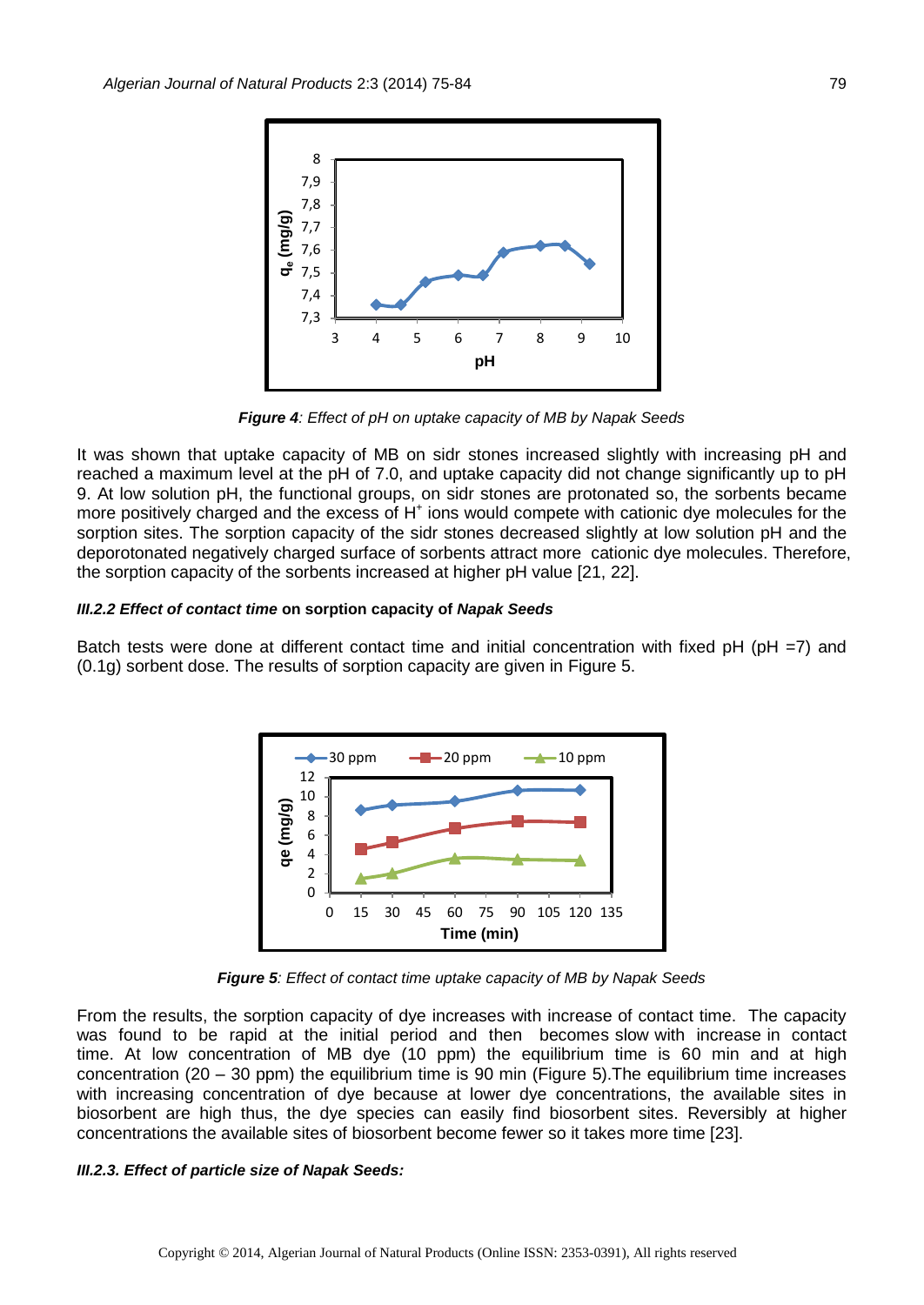Influence of particle size on dye sorption was investing in this study by using four different sizes: 2000, 841, 250 and 177 µm. The initial dye concentration (10 ppm) was shaken with 0.1g of each size from Napak Seeds until the equilibrium time. The results are shown in Figure 6.



*Figure 6: Effect of particle size of Napak Seeds on uptake capacity of MB dye*

From the previous figure 6, the MB dye uptake capacity increase with decreasing particle size of Napak Seeds .This result is due to the surface activity and the surface area of the sorbent. The small particles have large surface area and move faster in solution than large particles so in large particles the diffusion resistance to mass transport is higher and most of the internal surface isn't used for sorption thus lead to decrease capacity [21, 24].

## *III.2.4. Effect of Sorbent Dose on the sorption capacity*

The biosorption of Methylene Blue onto NS was studied by varying the sorbent quantity (0.1, 0.2, 0.3, 0.5 g) in the test solution while keep the initial concentration, pH, contact time constant. Figure 7 shows the plot of sorption capacity (mg/g) against sorbent dose (g). As we observed in Figure 7, the dye uptake capacity decreases with increase of the sorption dose. Thus, the smallest quantity of biosorbent (0.1 g) provided optimum sorption capacities, this may be due to overlapping of sorption sites as a result of overcrowding of sorbent particles [25, 26]. Moreover the sorption capacity (the amount of adsorbed per unit mass ) decreases due to the splitting effect of flux (concentration gradient) between adsorbates that lead to a decrease in amount of dye adsorbed onto unit weight of biomass[27].



*Figure 7: Effect of particle dose on uptake capacity of MB dye by NS*

#### *III.2.5. Effect of Initial Concentration and Sorption Isotherms*

The sorption was carried out by taking various concentrations of dyes (5-50ppm) and constant amount of NS (0.1 g) and shaken for the equilibrium time. Sorption isotherms provide fundamental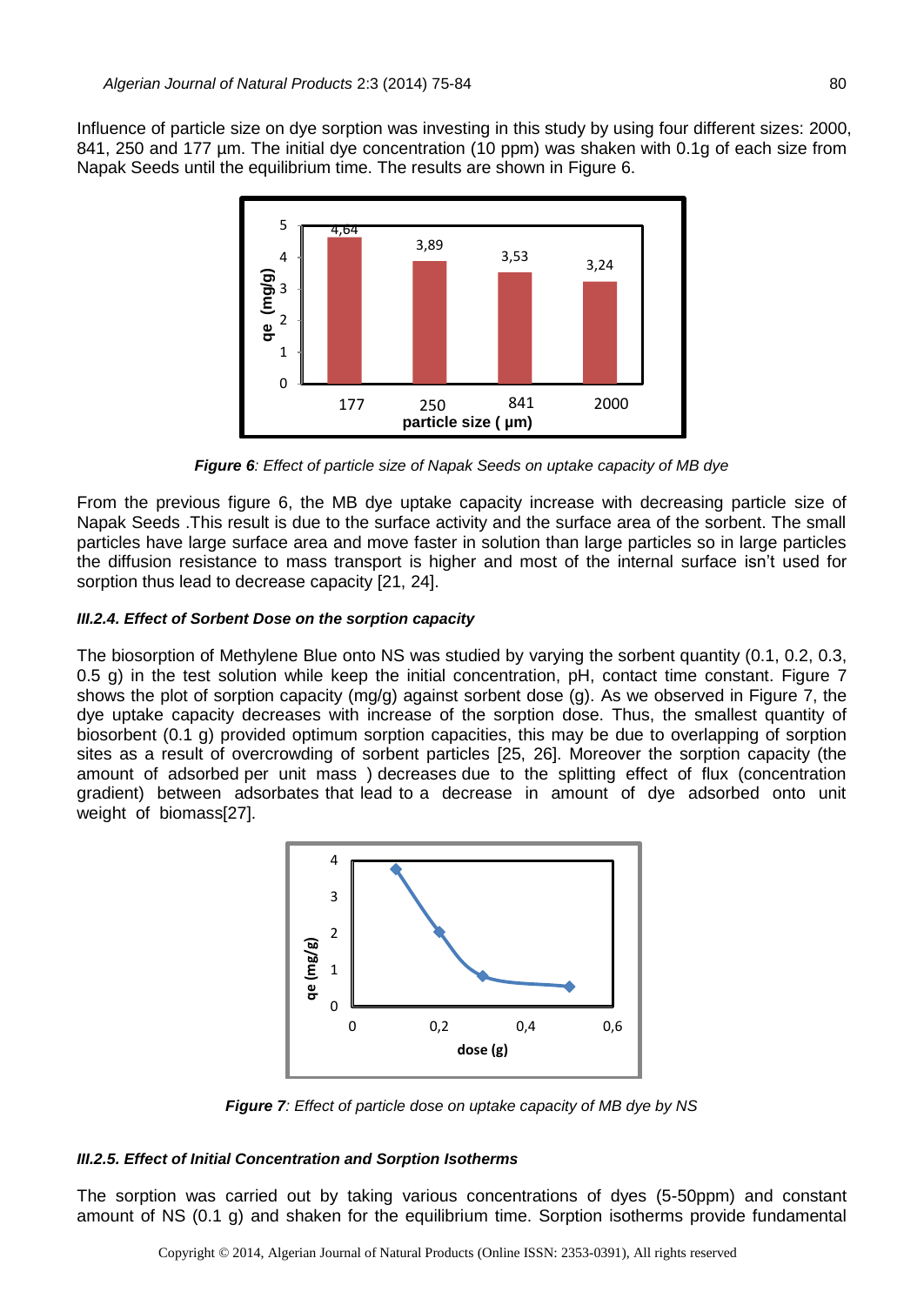physicochemical data for evaluating the applicability of sorption process. Langmuir and Freundlich isotherms are used to analyze the experimental data. Langmuir's model is based on the monolayer coverage of the adsorbate at specific homogeneous sites of the outer surface of adsorbent [28]. The Langmuir isotherm can be represented by:

$$
qe = \frac{qm \, KL \, Ce}{1 + KL \, Ce} \tag{2}
$$

The linear form of Langmuir equation is

$$
\frac{Ce}{qe} = \frac{Ce}{qm} + \frac{1}{qm\,KL} \tag{3}
$$

The Freundlich isotherm gives information about the heterogeneity of the surface, distribution of the sites and their energies as well as multilayer sorption. Freundlich equation and linear form of Freundlich equation are given by the following equations:

$$
qe = K\,F C_e^{1/n} \tag{4}
$$

$$
\ln qe = \ln KF + \frac{1}{n}\ln Ce \tag{5}
$$

Where the value of n can be used also to describe the adsorption. So if the n=1, the adsorption is linear while if n <1, it implies that the adsorption process is favoured by chemisorption and if n >1, the adsorption process is favoured by physisorption [27].

Langmuir isotherm is obtained by plotting the relationship between  $C<sub>e</sub>$  against Ce/qe. While freundlish isotherm is given from the relation between InCe against In  $q_e$  in Figure 8. The data from these relationships is used to calculate maximum sorption capacity  $qm, R^2$  for Langmuir isotherm and  $k_f$ , n and  $R^2$  for Freundlich these data are shown in table 1.



*Figure 8: Langmuir isotherm for sorption of MB onto NS.*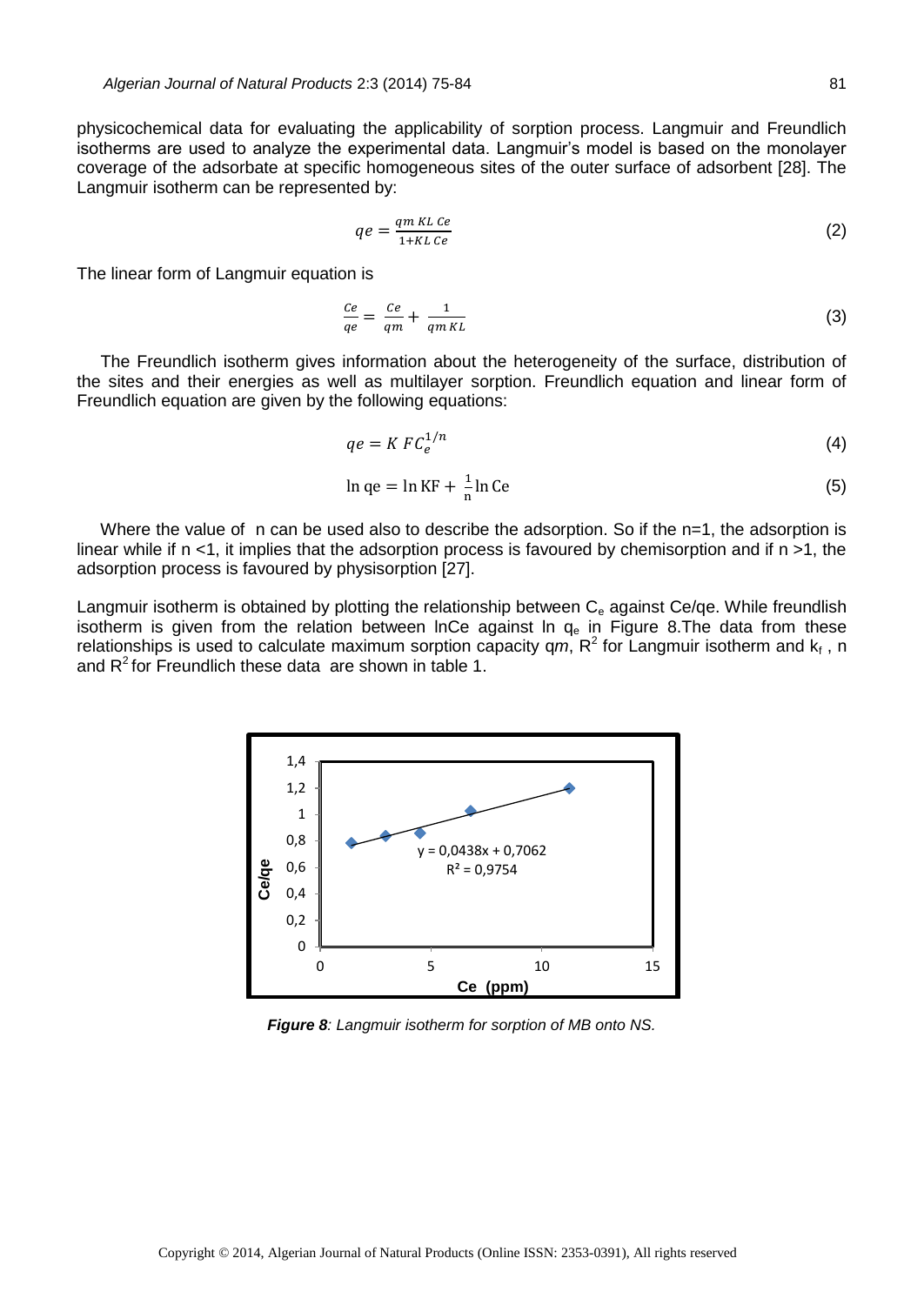

*Figure 9: Freundlich isotherm for sorption of MB onto NS*

*Table 1: Isotherm constants for the sorption MB onto NS*

| Langmuir parameters |  |                  |    | Freundlich parameters |     |       |
|---------------------|--|------------------|----|-----------------------|-----|-------|
| $q_m(mg/g)$ $K_L$   |  | $R^2$            | K٠ | n.                    | 1/n | $R^2$ |
| 23.25               |  | $0.06$ 0.975 1.4 |    | 12                    | 0.8 | 0.99  |

From the previous isotherms all  $R^2$  values for Langmuir and Freundlich were great than 0.95 indicating almost equal applicability of the two types of sorption isotherm. The maximum MB dye sorption capacity of NS was found 23.25 mg/g. In addition, it can be seen that the numerical value of *n* is 1.2, it indicates MB is favorably by physisosorption onto NS [30].

## **IV. Conclusion**

This study shows that Nabak stone, an agricultural waste, can be used as natural cation exchanger for removal of cationic pollutant. Sorption capacity MB by NS is affected from several parameters like pH, sorbent dose, sorbent grain size, and initial dye concentration. Both Langmuir and Freundlich isotherm are applicable.

It is therefore recommended in the future to use these stones in the removal of positive ions from aqueous solutions.

## **V. References**

- [1] Prez-Marin, A.B.; Ballester, A ; Gonzlez, F.; Blzquez, M.L.; Muoz, J.A.; Sez, J.et al. Study of cadmium, zinc and lead biosorption by orange wastes using the subsequent addition method. *Bioresource Technology*, 99 (2008) 8101-8106.
- [2] Benaıssa, H., Screening of new sorbent materials for cadmium removal from aqueous solutions. *Hazardous Materials,* 132 (2006)189-195.
- [3] Pino, G.H.; De Mesquita, L.M.S.; Torem, M.L. and Pinto, G.A.S. Biosorption of cadmium by green coconut shell powder. *Minerals Engineering*, 19 (2006) 380-387.
- [4] [Ofomaja,](http://www.sciencedirect.com/science/article/pii/S0304389406006807) A. E. and HO, Y.S. Effect of pH on cadmium biosorption by coconut copra meal, *[Journal of](http://www.sciencedirect.com/science/journal/03043894) Hazardous Materials,*139 (2007) 356–362.
- [5] Blazquez, G.; Hernainz, F.; Calero, M. and Ruiz-Nunez, L.F. Removal of cadmium ions with olive stones: the effect of somes parameters. *Process Biochemistry,*40 (2005) 2649-2654.
- [6] Khattri, S.D. and Singh, M.K. Removal of malachite green from dye wastewater using neem sawdust by adsorption. *J Hazard Mater*, 167 (2009) 1089–1094.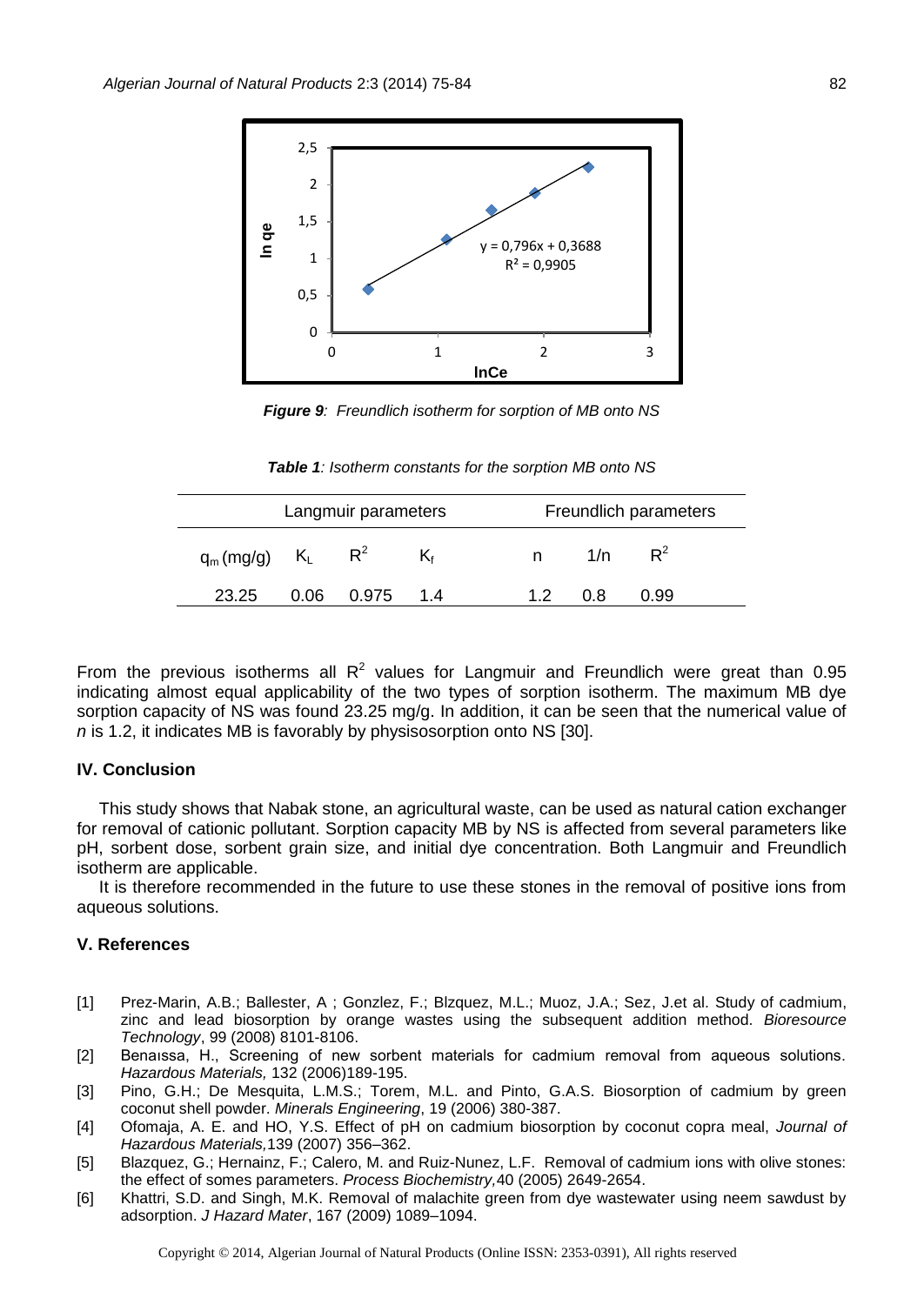- [7] Kyzas, G. Z.; Fu, J. and Matis. K.A. The Change from Past to Future for Adsorbent Materials in Treatment of Dyeing Wastewaters- A review*. Materials*, 6 (2013) 5131-5158.
- [8] Bhatnagar, A. and Sillanpää , M..Utilization of agro-industrial and municipal waste materials as potential adsorbents for water treatment- A review*. Chemical Engineering Journal*, 157 (2010) 277–296.
- [9] Osman, M.A. and Ahmed, M.A.Chemical and proximate composition of (*Zizyphus spina-christi)* nabag fruit, *Nutrition & Food Science*, 39 (2009*)*70-75.
- [10] Dohrmann, R. Cation exchange capacity methodology I: An efficient model for the detection of incorrect cation exchange capacity and exchangeable cation results. *Applied Clay Science,* [34](http://www.sciencedirect.com/science/journal/01691317/34/1) (2006) 31-37.
- [11] Meier, L.P. And Kahr, G.Determination Of The Cation Exchange Capacity (CEC) Of Clay Minerals Using The Complexes Of Copper(II) Ion With Triethylenetetramine And Tetraethylenepentamine .*Clays and Clay Minerals,* 47 (1999) 386-388.
- [12] Yukselen, Y. and Kaya, ASuitability of the methylene blue test for surface area, cation exchange capacity and swell potential determination of clayey soils *.Engineering Geology,*102 (2008) 38- 45.
- [13] [Araújo, C.S.](http://www.ncbi.nlm.nih.gov/pubmed?term=Ara%C3%BAjo%20CS%5BAuthor%5D&cauthor=true&cauthor_uid=21045350); [Alves, V.N.](http://www.ncbi.nlm.nih.gov/pubmed?term=Alves%20VN%5BAuthor%5D&cauthor=true&cauthor_uid=21045350); [Rezende, H.C.](http://www.ncbi.nlm.nih.gov/pubmed?term=Rezende%20HC%5BAuthor%5D&cauthor=true&cauthor_uid=21045350); [Almeida, I.L.](http://www.ncbi.nlm.nih.gov/pubmed?term=Almeida%20IL%5BAuthor%5D&cauthor=true&cauthor_uid=21045350); [de Assunção, R.M.](http://www.ncbi.nlm.nih.gov/pubmed?term=de%20Assun%C3%A7%C3%A3o%20RM%5BAuthor%5D&cauthor=true&cauthor_uid=21045350); [Tarley, C.R.](http://www.ncbi.nlm.nih.gov/pubmed?term=Tarley%20CR%5BAuthor%5D&cauthor=true&cauthor_uid=21045350); et.al Characterization and use of Moringa oleífera Seeds as biosorbent for removing metal ions from Aqueous effluents.water *Science &Technology—WST,* 62 (2010) 2198-2203.
- [14] Belala, Z.; Jeguirim, M.; Belhachemi, M.; Addoun, F. and Trouvé,G. Biosorption of basic dye from aqueous solutions by Date Stones and Palm-TreesWaste: Kinetic, equilibrium and thermodynamic studies. *Desalination,* 271 (2011) 80–87.
- [15] Akar, T.; Anilan , B.; Gorgulu , A. and Akar, S.T., Assessment of cationic dye biosorption characteristics of untreated and non-conventional biomass: Pyracantha coccinea berries , *J. Hazardous Materials*, 168 (2009)1302–1309.
- [16] Pavan, F.A.; Lima, E.C.; Dias, S.L. and Mazzocato, A .C. Methylene blue biosorption from aqueous solutions by yellow passion fruit waste*, J. Hazardous Materials*, 150 (2008),P.P.703–712
- [17] Liu, C.; Yuan, H.; Yang, J. and Li, B., Effective biosorption of reactive blue 5 by pH-independent lyophilized biomass of Bacillus megaterium, *African Journal of Biotechnology*, 10 (2011)16626-16636.
- [18] Babiker, M.E.; Aziz, A.R.A.; Heikal, M.; Yusup, S. and Abakar, M. Pyrolysis Characteristics of Phoenix Dactylifera Date Palm Seeds Using Thermo-Gravimetric Analysis (TGA). *International Journal of Environmental Science and Development*, 4 (2013) 521-524.
- [19] Al-Swaidan, H.M. and Ahmad A., Synthesis and Characterization of Activated Carbon from Saudi Arabian Dates Tree's Fronds Wastes,3rd International Conference on Chemical, Biological and Environmental Engineering ,20 (2011) 25-31.
- [20] Ribeiro, G.C.; Coelho, L.M.; Oliveira, E. and Coelho, N.M. Removal of Cu(II) from ethanol fuel using mandarin peel as biosorbent. *Bio Resources*, 8 (2013) 3309-3321.
- [21] Mayer, Z .A. Apfelbacher, A. and Hornung, A. Effect of Sample Preparation on the Thermal Degradation of Metal-Added Biomass, *[Journal of Analytical and Applied Pyrolysis](http://www.sciencedirect.com/science/journal/01652370)*[, 94](http://www.sciencedirect.com/science/journal/01652370) (2012) 170–176
- [22] [Maurya, N.S.](http://www.ncbi.nlm.nih.gov/pubmed?term=Maurya%20NS%5BAuthor%5D&cauthor=true&cauthor_uid=18831328); [Mittal, A.K.](http://www.ncbi.nlm.nih.gov/pubmed?term=Mittal%20AK%5BAuthor%5D&cauthor=true&cauthor_uid=18831328) and [Cornel, P.](http://www.ncbi.nlm.nih.gov/pubmed?term=Cornel%20P%5BAuthor%5D&cauthor=true&cauthor_uid=18831328) Evaluation of adsorption potential of adsorbents: A case of uptake of cationic dyes, *Journal of Environmental Biology*, 29 (2008) 31-36.
- [23] Doğan, M.; Abak, H. and Alkan, M, Biosorption of Methylene Blue from Aqueous Solutions by Hazelnut Shells: Equilibrium, Parameters and Isotherms. *Water Air Soil Pollut*, 192 (2008)141–153.
- [24] Ben Hamissa, A. M.; Ncibi, M. C.; Mahjoub, B. and Seffen, M.Biosorption of metal dye from aqueous solution onto Agave americana (L.) fibres*. Int. J. Environ. Sci. Tech*, 5 (2008) 501-508.
- [25] Znu ,Y. ;Wang, D.; Zhang, X. and Qin ,H. Adsorption removal of methylen blue from aqueous solution by using bamboo share coal, *Fresenius Enviromental Bulletin*,18 (2009) 369-376.
- [26] [Lata, H.](http://www.ncbi.nlm.nih.gov/pubmed?term=Lata%20H%5BAuthor%5D&cauthor=true&cauthor_uid=17884283); [Mor, S.](http://www.ncbi.nlm.nih.gov/pubmed?term=Mor%20S%5BAuthor%5D&cauthor=true&cauthor_uid=17884283); [Garg, V.K.](http://www.ncbi.nlm.nih.gov/pubmed?term=Garg%20VK%5BAuthor%5D&cauthor=true&cauthor_uid=17884283) and [Gupta, R.K.](http://www.ncbi.nlm.nih.gov/pubmed?term=Gupta%20RK%5BAuthor%5D&cauthor=true&cauthor_uid=17884283) Removal of a dye from simulated wastewater by adsorption using treated parthenium biomass, *Journal of Hazardous Materials*, 153 (2008) 213–220.
- [27] Tumin, N.D.; Chuah, A.L.; Zawani, Z. and Abdul Rashid, S. Adsorption Of Copper from Aqueous Solution by Elais Guineensis Kernel Activated Carbon. *Journal of Engineering Science and Technology*, 3 (2008) 180-189.
- [28] [Das, S.K.;](http://www.ncbi.nlm.nih.gov/pubmed?term=Das%20SK%5BAuthor%5D&cauthor=true&cauthor_uid=16893225) [Bhowal, J.](http://www.ncbi.nlm.nih.gov/pubmed?term=Bhowal%20J%5BAuthor%5D&cauthor=true&cauthor_uid=16893225); [Das, A.R.](http://www.ncbi.nlm.nih.gov/pubmed?term=Das%20AR%5BAuthor%5D&cauthor=true&cauthor_uid=16893225) and [Guha, A.K.](http://www.ncbi.nlm.nih.gov/pubmed?term=Guha%20AK%5BAuthor%5D&cauthor=true&cauthor_uid=16893225) Adsorption Behavior of Rhodamine B on Rhizopus oryzae Biomass, *Langmuir*, 22 ( 2006) 7265-7272.
- [29] Sivasamy, A.; Nethaji, S. and Nisha, L.L, Equilibrium, kinetic and thermodynamic studies on the biosorption of reactive acid dye on Enteromorpha flexuosa and Gracilaria corticata. *Environ. Sci. Pollut. Res.*, 19 (2012)1687–1695
- [30] Premkumar, M.P.; Kumar, V.V; Kumar. P.S.; Baskaralingam, P.; Sathyaselvabala, V.; Vidhyadevi, T.;et. al. Kinetic and equilibrium studies on the biosorption of textile dyes onto ovata seeds, *[Korean Journal of](http://www.researchgate.net/journal/0256-1115_Korean_Journal_of_Chemical_Engineering)  [Chemical Engineering](http://www.researchgate.net/journal/0256-1115_Korean_Journal_of_Chemical_Engineering)* ,30 (2013)1248-1256.